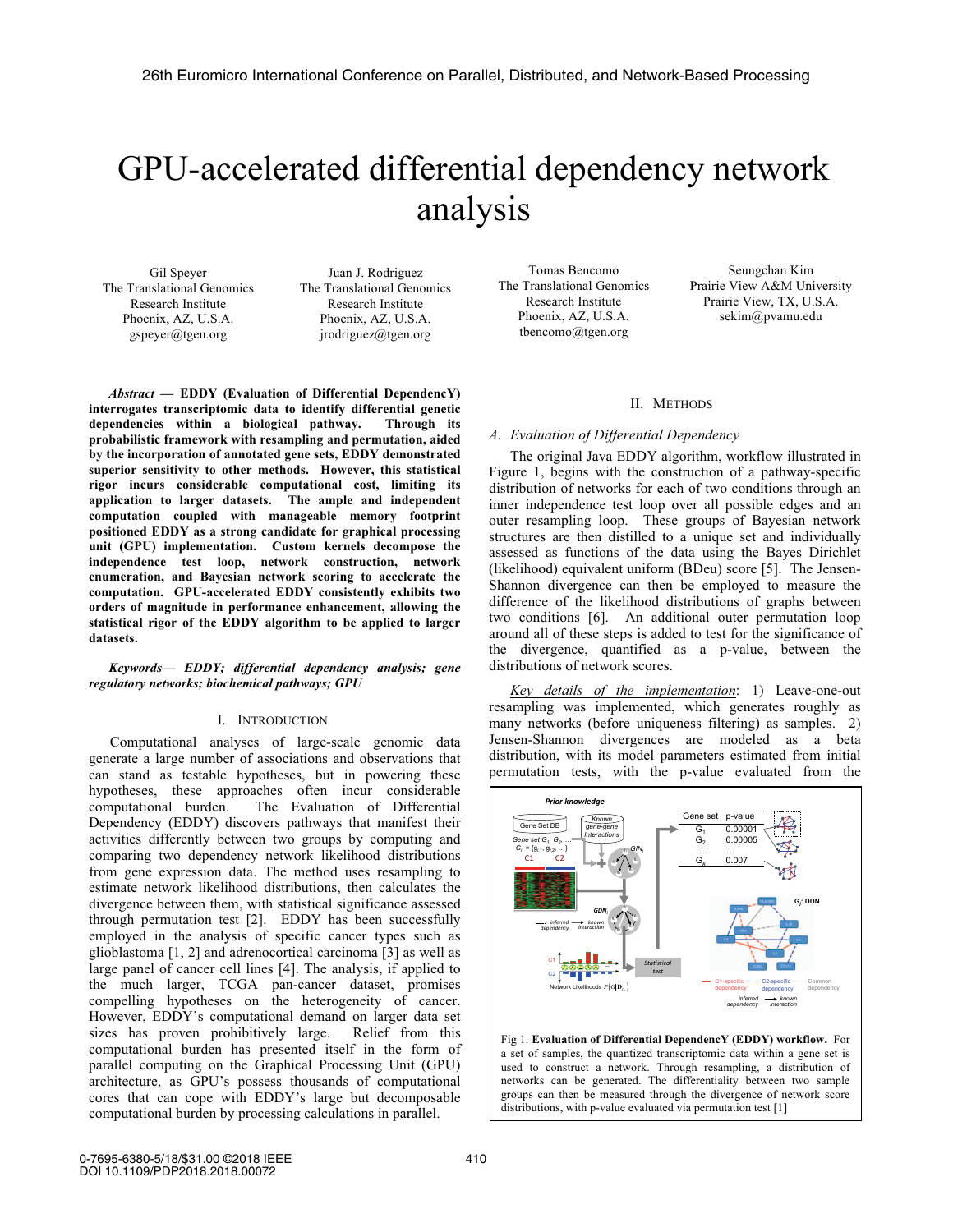estimated models. 3) EDDY also incorporates prior knowledge of gene-gene interactions mined from the Pathway Commons 2 database (http://www.pathwaycommons.org) [1]. Partial weighting of known edges allowed for data to determine the condition specificity. Probabilistic and gene-set assisted approaches together contribute to significantly higher sensitivity and specificity of EDDY, compared to other methods, such as Gene Set Co-expression Analysis and Gene Set Enrichment Analysis [2].

In practice, multiple biological pathways are interrogated to identify rewired pathways between conditions, with statistical significance (p-value  $\leq$  0.05), as our focus is to generated a ranked list of biological pathways of interest. The multiple testing correction can be added as a post-processing if desired.<br>While the probabilistic framework (via likelihood While the probabilistic framework (via likelihood distributions) and permutation tests result in convoluted computational load, this nested loop is easily decomposed and distributed to multiple nodes in a multiprocessor environment. Hence, the Java implementation has been deployed effectively in cluster environments in the analysis of medium-sized RNAseq datasets over large sets of biological pathways.

# *B. Acceleration on GPU*

EDDY-GPU, a GPU-accelerated EDDY algorithm, utilizes the ample and independent computation coupled with manageable memory footprint of the algorithm, broken into three main computational kernel groups, as shown in Fig. 2. RNAseq data for a set of samples, as well as classification information of the samples into two condition groups, are transferred to the GPU. The pair-wise independence tests between all genes in a gene set used to construct graph edges for each condition consume an ample chunk of EDDY's Java



Fig. 2. **Scheme of EDDY-GPU.** After transfer of data to GPU, pairwise comparisons of co-expression within gene sets are run for both conditions over multiple resamplings. Restructuring of edge assessments into condensed graph representation allows efficient parallel pairwise comparison of networks for a minimum unique set. Once distributions of Bayesian scores are computed across networks for both conditions, they are transferred to CPU for divergence calculation.

computation. Implemented as a kernel, independent threads corresponding to all possible edges, and scaling with the square of the number of genes in a pathway, can execute concurrently. Only a small, relevant subset of the input expression data is required for this computation, demanding a relatively small data footprint. A two-dimensional array, indexed by the pairs of nodes, is used to store the edge probabilities, comparable to that implemented in the Java version. Bootstrapped resamplings, while further scaling the computation, leverages this same data. Thus, parallel cohorts of independence tests process edges for each resampled network, with each network calculated in a concurrent block of concurrent threads, and return binary edge arrays assessed to a preset threshold.

A second group of kernels reshapes the data for network assessment kernels by first distilling the binary edge arrays into the node and edge lists for the condensed graph representation [7]. A kernel first determines the size of the edge array for allocation. Then, a subsequent kernel assigns an independent thread to each node index within a network block, counting the number and annotating the endpoints of the edges determined for its node. This new data representation can now be exploited by another pairwise comparison, but this time between networks, through a third filter kernel that determines the unique networks from the set determined by the resampling. Results from parallel comparisons of node and edge lists populate a global array, which is then referenced to winnow out the unique networks from the master list on the CPU. In the Java version, a similar Bayesian network data structure had also been employed, storing lists of edges by their sources and targets. However, uniqueness of networks was tested as each network was serially determined.

A final kernel scores each network for each of the two conditions, thus preparing two arrays for the divergence calculation on the CPU. The BDeu score can be easily decomposed into sums of logged gamma functions over states, parents and samples, only requiring that the graph be directed acyclic, which is easily enforced in the graph construction kernel. The score arrays, upon transfer back to the CPU, are used to compute the Jensen-Shannon divergence to assess the difference of the likelihood distributions of graphs between two conditions.

An outer loop for permutation testing is employed to assess the significance of the divergence score. Scrambling the class labels on the samples, the above routine is repeated to yield a null distribution of divergence scores to estimate statistical significance. A final, outermost loop cycles through entire annotated pathway databases, such as REACTOME [8] and BIOCARTA, further iterating the computation. Additional features from the CPU implementation of EDDY (in Java code), such as asymptotic approximation, as well as prior knowledge of gene relationships, were also implemented to emulate the original Java code.

### III. RESULTS

### *A. Verification and Performance*

EDDY-GPU was verified against a dataset run with the Java version, with Jensen-Shannon scores agreeing to an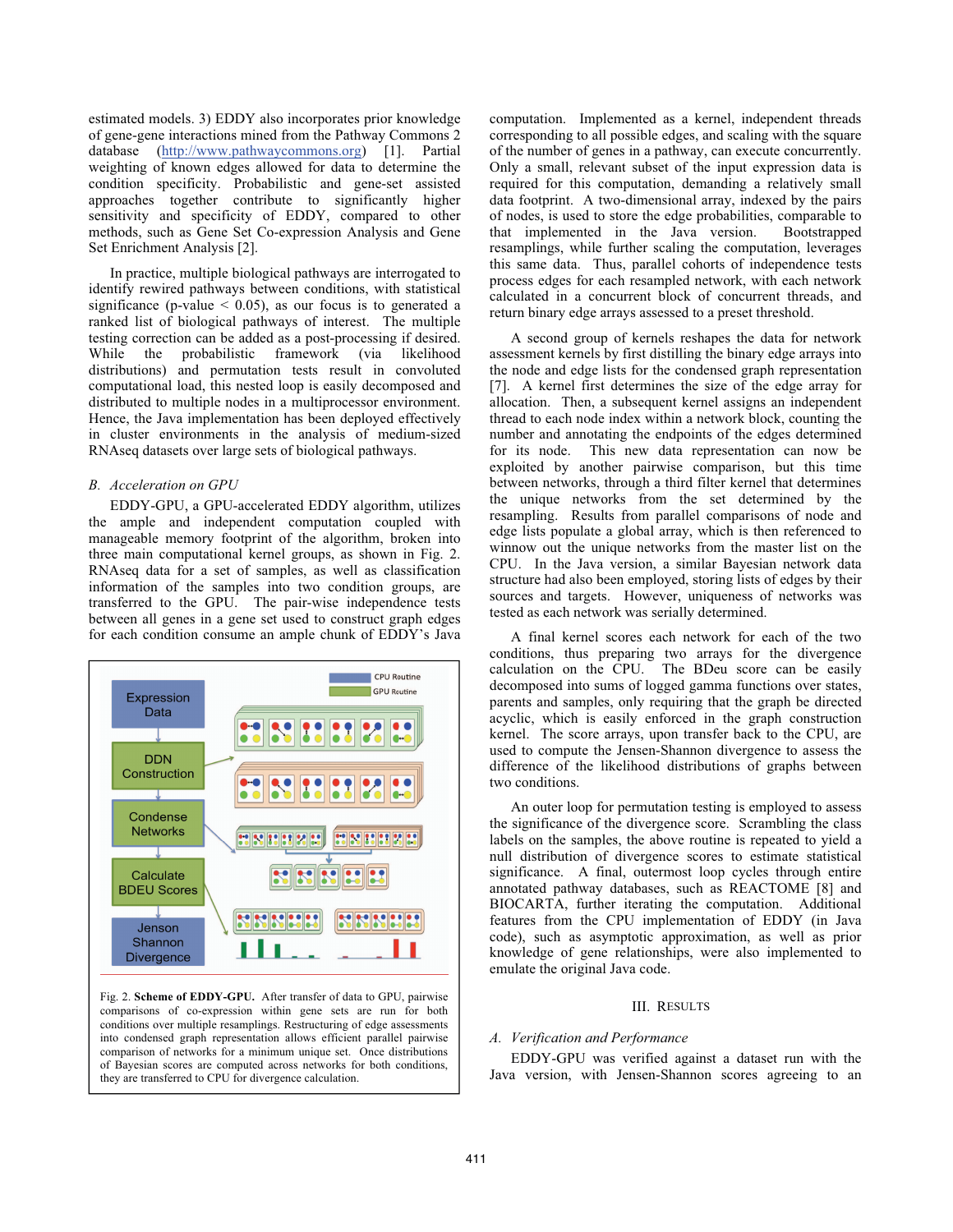accuracy of four decimal places. Performance comparisons were made between Java EDDY run on an Intel Xeon 2.3 GHz with 33GB of RAM and EDDY-GPU run on a NVIDIA Quadro K6000 902 MHz with 12 GB DDR5, with the performance accelerated up to 550 times. Both the number of samples and the number of genes in the gene set affect the performance. The scaling behavior of the program depends on which of these dimensions is increased, and the CPU and GPU implementations exhibit different behavior to this scaling.

Figure 3 shows several run time trends for the CPU and GPU implementations. The x-axis indicates gene set size, while the y-axis indicates the logarithm of run time in ms. Four traces are plotted for each implementation varying the number of samples. The slopes of the CPU runtime traces increase slightly as gene set size increases, but the distance between these traces reveal a greater performance sensitivity to sample size doubling. The slopes of the GPU runtime traces are steeper than those for the CPU runtimes, revealing greater sensitivity to geneset size. The distances between GPU runtime traces, in response to sample size doubling, appear smaller than those for the CPU runtimes, but appear to fan out as gene set size increases.

The gene set size, *g,* scales the independence test and scoring routines as  $g^2$ . The performance with sample size is also quadratic in the independence test routine with the nested contingency table and resampling loops. In profiling these codes, the majority of the compute time for the CPU implementation was spent in the independence test, while in the GPU implementation the majority of the compute time was spent in the scoring kernel. Thus, the greater spacing between the CPU runtime traces. For the GPU, the independence test kernel distributes the processing to one thread per edge, which, until the dataset size consumes the compute resources, mitigates the quadratic scaling. Hence, the greatest mitigates the quadratic scaling. acceleration is seen with large sample size and small gene set size. The scoring kernel, however, decomposes the computation across the individual nodes. As gene set size increases, the compute on these nodes increases quadratically, accounting for the slope of the traces. Other factors, such as





different memory performance issues between the architectures likely contribute to the performance differences.

# *B. Analysis of Larger Datasets*

#### *1) TCGA Pan-cancer dataset*

 In addition to computational speed up, EDDY-GPU also enabled the analysis of a large pan-cancer dataset from TCGA of 4,754 samples, an order of magnitude larger than previously possible with the original Java implementation, identifying significantly rewired pathways between samples classified as PIK3CA mutation (465 samples) versus wild type (4,289 sample) [9]. Runtime performance mirrored that seen for GPU traces in Figure 3.

Over the 479 REACTOME pathways, EDDY-GPU identified 79 rewired pathways with statistical significance. One result of the increased power due to sample size is that the number of pathways is larger than had previously been found through hundreds of runs across smaller sample sizes. This will be further discussed in the next section.

Of the 79 significant pathways, the pathway with the lowest p-value, TGF β receptor signaling in epithelial to mesenchymal transition, reveals a dramatic rewiring between PIK3CA wild type and mutation sample groups. The differential dependency network (DDN) and its constituent condition-specific networks (CDNs) for this cancer-associated pathway are shown in Figure 4. In the DDN in the lower left, edges determined through independence test for each of the two sample groups are identified by color. For clarity, the DDN at top left only shows condition-specific edges.



Fig 4. **Differential Dependency (left) and Condition-specific Networks (right) for TGF β receptor signaling in epithelial to mesnechymal transition (EMT) pathway.** In this identified network, edges specific to samples from either PIK3CA wild type or mutation are colored. All edges shown in lower left. For greater clarity, shared edges are not shown in DDN at top left and CDNs. The networks reveal a dramatic signaling shift between PIK3CA wild type and mutation samples in a pathway associated with cancer progression. Known interactions are indicated by solid line edges, while dependencies identified solely through independence test are dashed. Square nodes indicate mediators, genes with important roles in the network.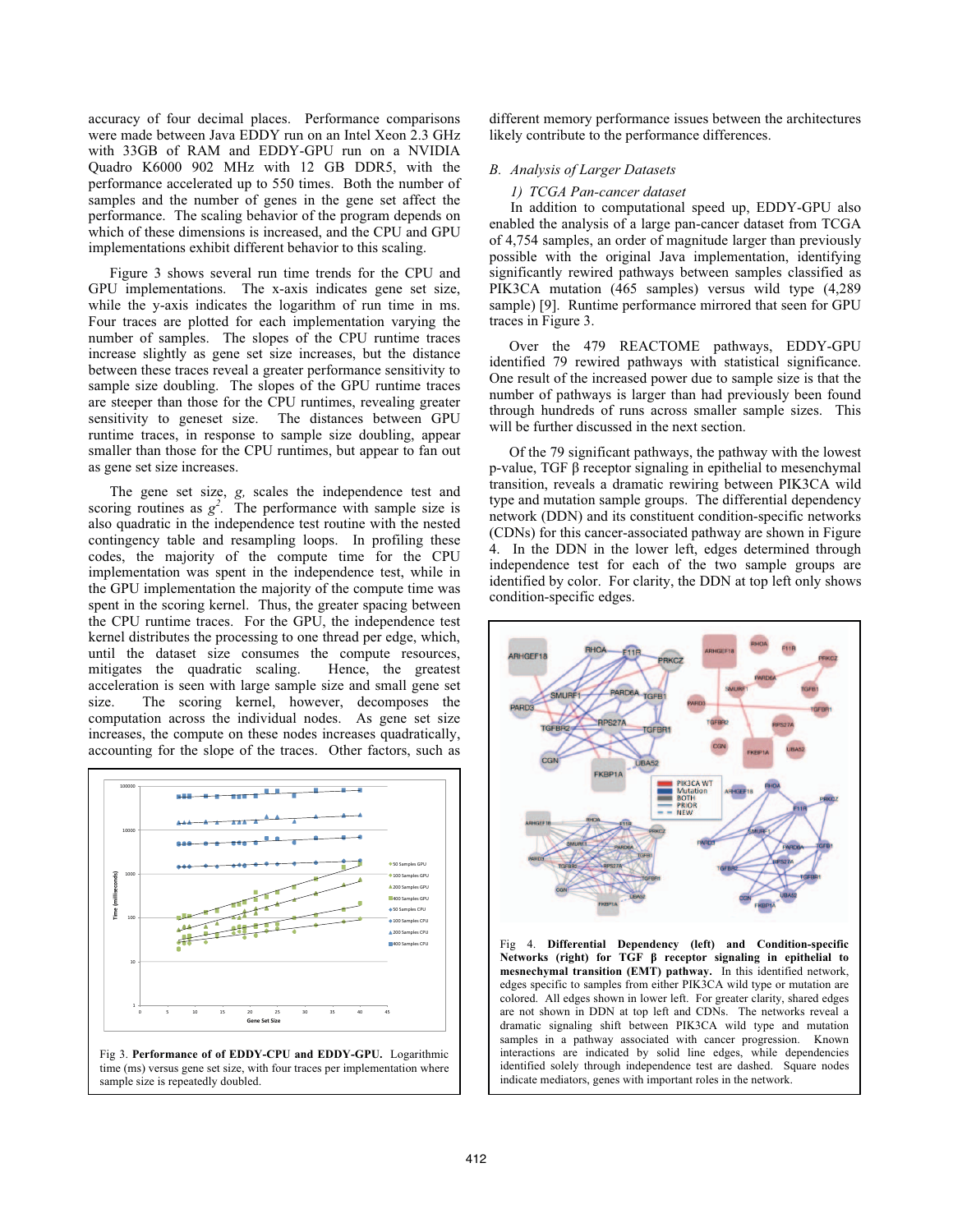

Once the graph is constructed, graphical analysis is employed to identify nodes that are "critical" for the network, denoting those genes as *mediators*. For example, betweenness centrality can identify hubs in a network corresponding to essentiality of those genes in the biological pathway. In our analysis, we split the network up into PIK3CA wild type and mutation networks, calculated betweenness centrality for all nodes, and then identified nodes that had the greatest betweenness centrality *difference* between the two networks, denoting them essentiality mediators. Other nodes with significant rewiring of condition-specific edges were labeled specificity mediators. In Figure 4, square nodes indicate mediators. The wild type CDN features hub mediators such as ARHGEF1B and FKBP1A, while the mutation samples show a more fully connected TGF β-mediated network.

A DDN for another pathway, PI3K AKT Activation, is shown at the bottom of Figure 5. For the 35-node network, 622 edges of a possible 1,225 were found, but, for clarity, the shared and purely data-driven (previously unknown) edges in the figure are not shown. Six nodes (NTRK1, NR4A1, CREB1, PDPK1, RPS6KB2 and PIK3CB) are essentiality mediators and three (PIK3R2, RICTOR and TSC2) are specificity mediators. We note that PIK3CA, the very gene whose mutation status determined the sample groups, is not a mediator in this network. Moreover, most of the 79 identified networks do not even contain the PIK3CA gene. Nevertheless, EDDY-GPU was able to detect subtle differences resulting from downstream or associated effects of the mutation across the samples.

# *2) Single-cell RNAseq datasets*

Single-cell RNA sequencing (scRNAseq) addresses several shortcomings of the population-based average RNA expression from bulk tissue analyte collection. In isolating the specific RNA profile of individual cells, subtle changes in biological behavior are brought into sharp focus. This allows for new research leveraging this data to explore biological mechanisms such as microevolution, dynamic RNA processes and rare disease biology. Moreover, with the ability to characterize



tissues from a single patient within reach, medicine moves ever closer to personalized therapies. The vast amount data (thousands of cells from a single patient) from scRNAseq provides a unique opportunity for EDDY-GPU.

Employing publicly available scRNAseq profiles of samples from glioblastoma (GBM) patients with tumors of one predominant subtype, differential networks could be used to reveal subtle biological distinctions with the remaining cells in the sample, shedding light on mechanisms within intratumoral heterogeneity [10]. Patel and colleagues profiled 430 cells from five primary gliobastomas, revealing that subtype classifiers varied across cells in individual tumors. While the number of samples was smaller than currently achievable with scRNAseq, the dataset structure typified what could be processed at larger scale. Upon download, this expression data was log transformed and quantized for input to EDDY-GPU.

Figure 6 presents two pathways yielded by differential dependency analysis for a predominantly mesenchymal patient sample. In the Regulation of the Fanconi anemia pathway, the FANCD2 gene is identified as an essentiality mediator. FANCD2 is an important protein in DNA double strand break repair. It stays connected to ATR in non-mesenchymal cells. In the mesenchymal cells, FANCD2 disconnects from this network, but now ATR rewires with ATM, which has a similar activity to ATR. This is suggestive of a switch in the type of DNA repair mechanisms and possible lack of DNA double strand repair in mesenchymal subtype.

#### IV. DISCUSSION

The analysis of these large datasets provided preliminary data for characteristics of EDDY's approach to the statistical analysis of differential dependency at larger scale. Table 1 presents a table of run statistics on multiple datasets to show scaling trends at each of three nested loops, with quadratic fit lines on the logged data. The first panel shows the average number of possible edges per network identified through the innermost independence test kernel, which increases slightly with larger datasets, reflecting the increased power of increasing the number of samples. In the second panel, the number of unique networks found, especially as a proportion of